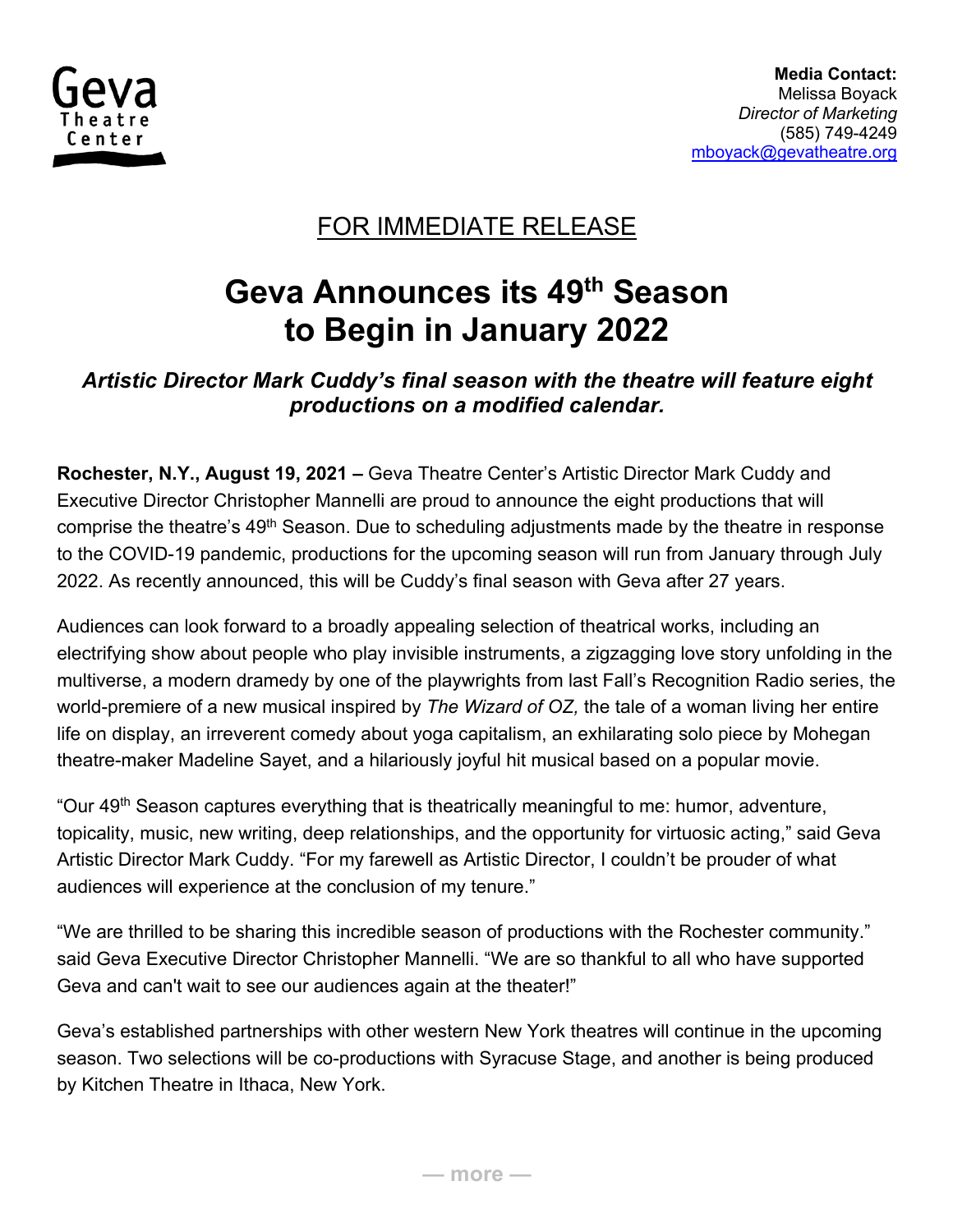Ticket subscriptions for Season 49 are now on sale and may be purchased by calling the Geva Box Office at 585-232-4382. Subscribers to the current 2020-2021 Season have the opportunity to renew at discounted rates through October 5.

In a wonderful complement to the season, Geva will make an Off-Broadway splash beginning March 18 with a revival of their 2018 Fielding Stage production of *Heartland* by Gabriel Jason Dean at the 59E59 theatre in Manhattan. The full cast and artistic team will be reunited for the auspicious limited run. The intimate ensemble cast includes Mark Cuddy in his final on-stage role in a Geva production prior to retiring, along with Owais Ahmed and Mari Vial-Golden. The artistic team includes Pirronne Yousefzadeh (director), Meredith Reis (scenic designer), Dina El-Aziz (costume designer), Seth Reiser (lighting designer), Pornchanok Kanchanabanca (sound design & music), Jenni Werner (Dramaturg).

Beginning this fall with *Vietgone*, the final production of Geva Theatre Center's extended 2020-2021 Season and the theatre's first indoor show since March 2020, the venue will be requiring proof of vaccination for all patrons. Public health guidelines continue to be reassessed on an ongoing basis. Any modifications to COVID-related policies will be reflected on the company's website at GevaTheatre.org.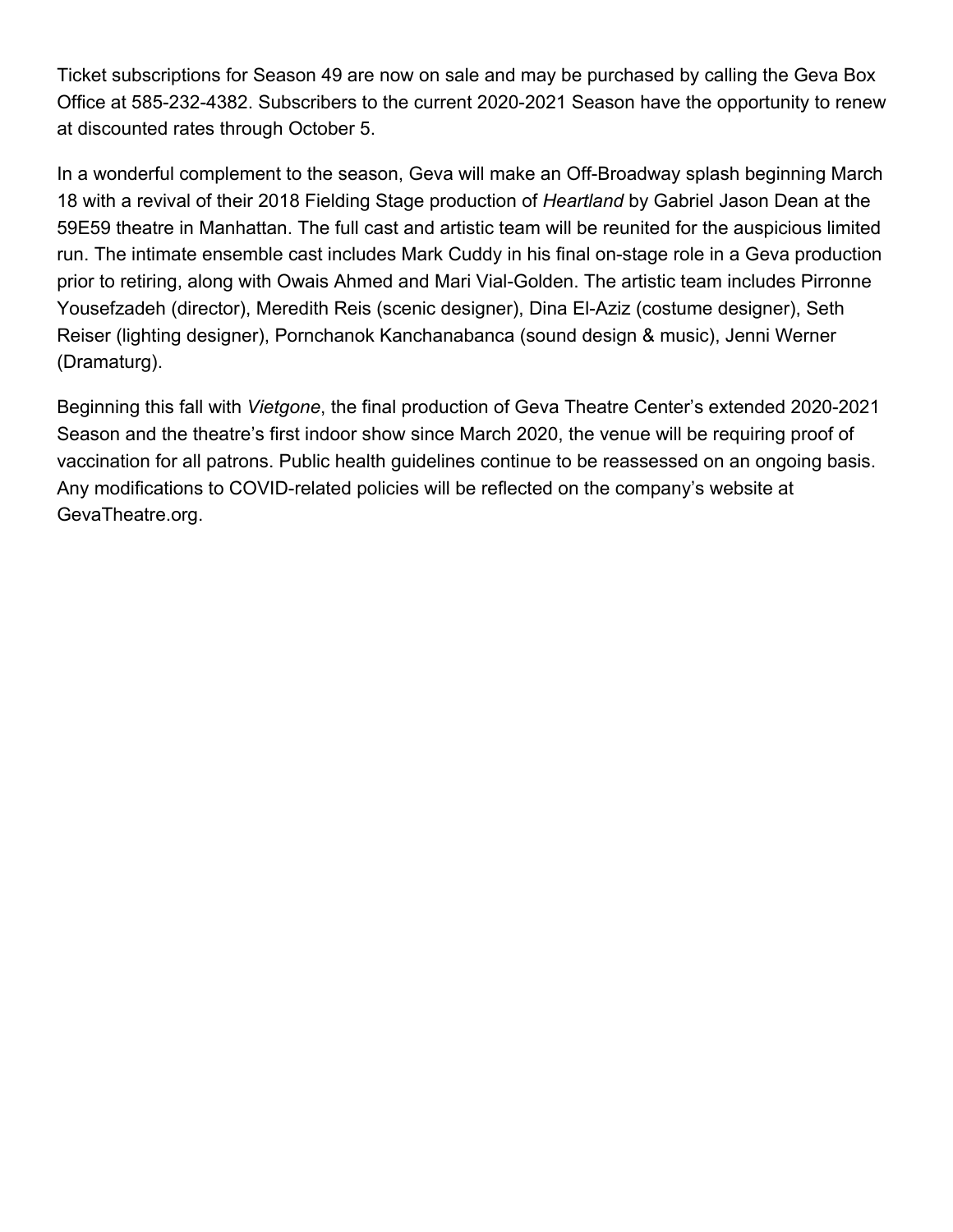# **Geva's 49th Season**

*All plays, artists, and schedules are subject to change.*

### **Airness**

By Chelsea Marcantel Directed by Skip Greer

#### **Wilson Stage, January 11 – February 6**

When Nina enters her first air guitar competition, she thinks winning will be a breeze. When she meets up with a group of loveable air-guitar nerds, each hell-bent on becoming the next champion, she learns there is more to this fringe hobby than meets the eye. As Nina gets drawn deeper into the scene, she discovers what achieving "airness" really means.

## **Constellations**

By Nick Payne Directed by Mark Cuddy

#### **Fielding Stage, February 2 – 20**

Marianne: *In the quantum multiverse, every choice, every decision you've ever made and never made exists in an unimaginably vast ensemble of parallel universes.* Roland: *This is genuinely turning me on.*

When two people meet for the first time, an infinite number of possibilities for their future lay before them. What if they all happened? Science and romance collide in this clever exploration of love and free will in the multiverse.

## **How to Catch Creation**

By Christina Anderson Directed by Daniel J. Bryant

**Wilson Stage, February 22 – March 20**

A story that reverberates through generations, *How to Catch Creation* explores what makes a family, and what it means to find true fulfillment. In 2014, Griffin, Stokes, Riley and Tami are four artists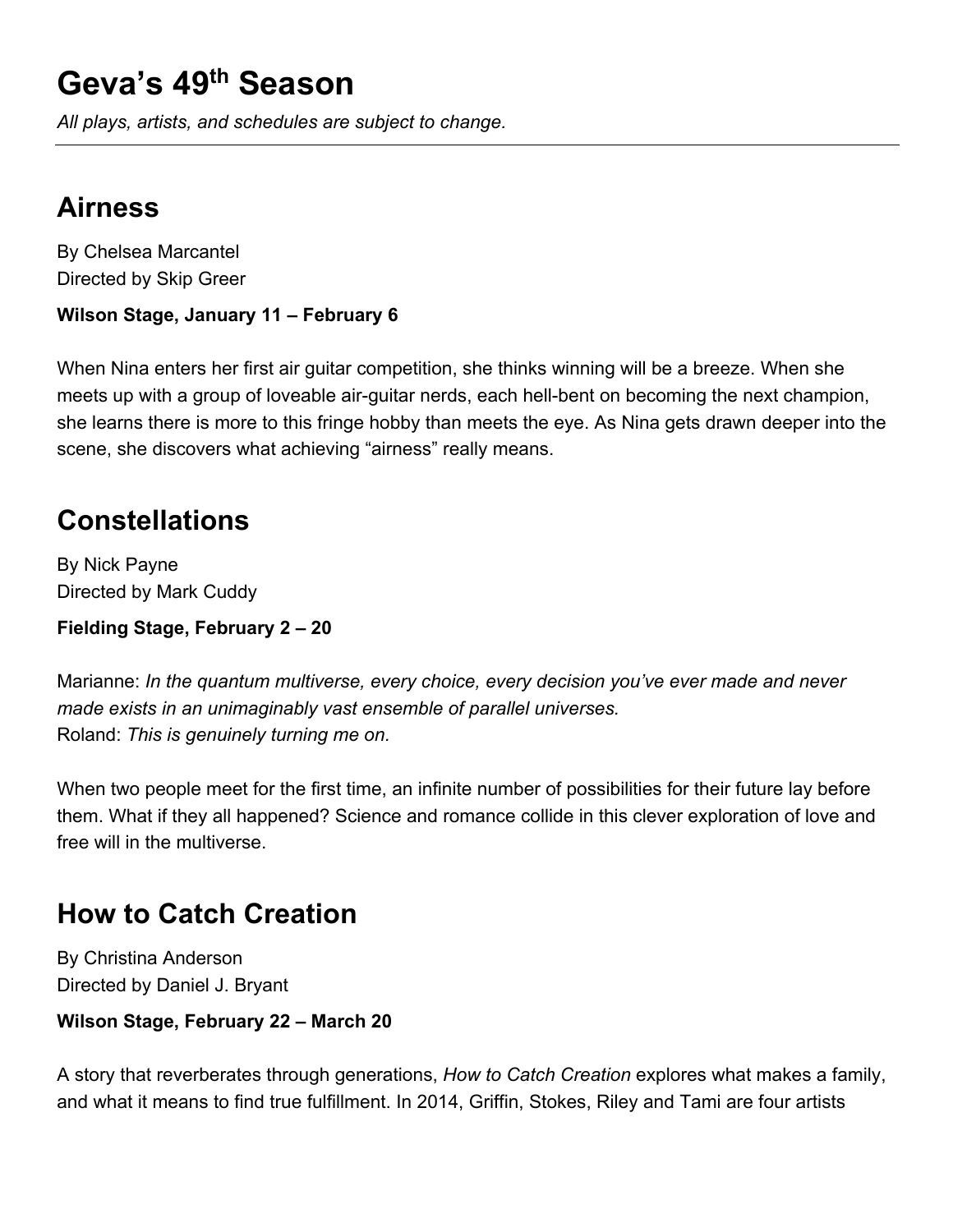whose lives become entangled with each other as they experiment with new ways to express themselves. A joyful and unexpected encounter with the writings of a queer Black feminist from the 1960s challenges their understandings of justice, love and loyalty.

### **Somewhere Over the Border**

By Brian Quijada Directed by Rebecca Martinez *World Premiere Co-production with Syracuse Stage*

#### **Wilson Stage, March 30 – May 1**

Inspired by the real-life journey of the writer's mother (Reina Quijada) from El Salvador to the US – and by L. Frank Baum's *The Wonderful Wizard of Oz* – *Somewhere Over the Border* embraces the factual and the fantastical in its depiction of one young girl's pursuit of the American dream. As Reina travels north to the Mexican border, she gathers friends, faces down dangers, and holds tight to the memory of the little boy she left behind. Set in the 1970s and propelled by cumbia, Mexican mariachi boleros, American rock and hip hop, this new musical is both fable and family history – and a testament to the determination born of love.

### **The Chinese Lady**

By Lloyd Suh Directed by TBD *A Kitchen Theatre Production*

#### **Fielding Stage, April 20 – May 8**

In 1834, a 14-year-old girl is brought to the United States from Guangzhou Province. Allegedly the first Chinese women to set foot in the U.S., she is put on display for the American public and billed as "The Chinese Lady." For over 45 years, she is toured around the US as a sideshow act, accompanied by Atung, her assistant and closest acquaintance. Lloyd Suh's piercing tale, based on the true story of Afong Moy, examines the ways in which one woman's life is impacted by exploitation and the white gaze and explores the mystery surrounding Moy's later years.

### **Yoga Play**

By Dipika Guha Directed by Melissa Crespo *Co-production with Syracuse Stage*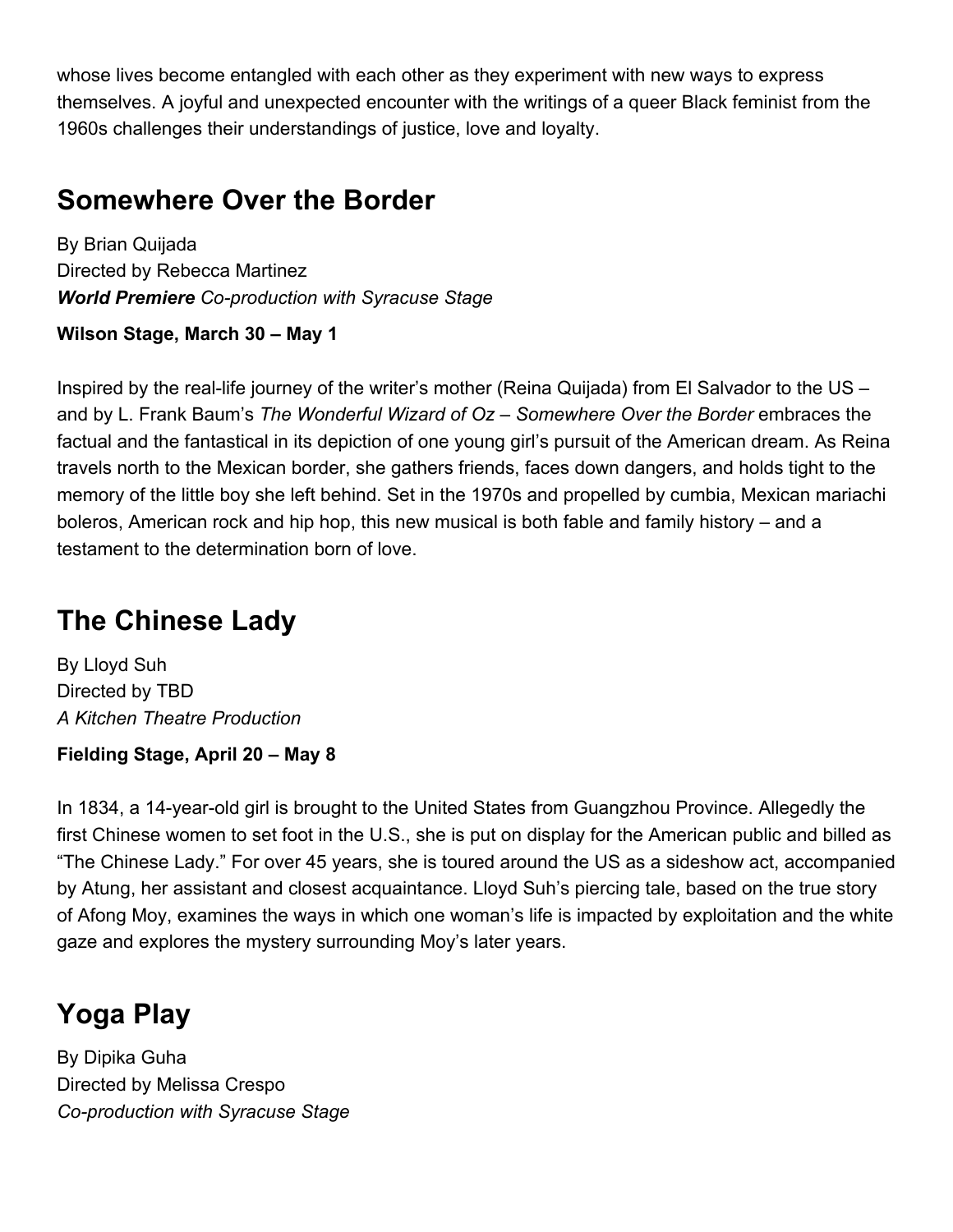#### **Wilson Stage, May 10 – June 5**

Corporate yoga giant Jojomon is at the pinnacle of its game when a scandal sends the company into freefall. Joan, the newly hired CEO, risks everything on a wild plan to recover the company's earnings and reputation. *Yoga Play* is a provocative new comedy about confronting cultural appropriation and searching for authenticity in a world determined to sell enlightenment.

### **Where We Belong**

Written and Performed by Madeline Sayet Directed by Mei Ann Teo *National Tour*

**Fielding Stage, June 1 – 19**

In 2015, Mohegan theatre-maker Madeline Sayet travels to England to pursue a PhD in Shakespeare. Madeline finds a country that refuses to acknowledge its ongoing role in colonialism, just as the Brexit vote threatens to further disengage the UK from the wider world. In this intimate and exhilarating solo piece, Madeline echoes a journey to England braved by Native ancestors in the 1700s following treatise betrayals – and forces us to consider what it means to belong in an increasingly globalized world.

### **Sister Act**

Music by Alan Menken Lyrics by Glenn Slater Book by Cheri Steinkellner and Bill Steinkellner Additional Book Material by Douglas Carter Beane Based on the Touchstone Pictures Motion Picture, *Sister Act,* written by Joseph Howard Directed & Choreographed by Julio Agustin

#### **Wilson Stage, June 21 – July 24**

What's the best place to hide a disco diva who just witnessed a mob hit? In a convent, of course! Delores Van Cartier takes cover and dons a habit, but she can't quite live up to the rigid expectations of Mother Superior. When she brings her disco talent to the convent choir, the word "sister" takes on new meaning as the public, the press – and the mob – take notice.

Nominated for five Tony Awards, including Best Musical.